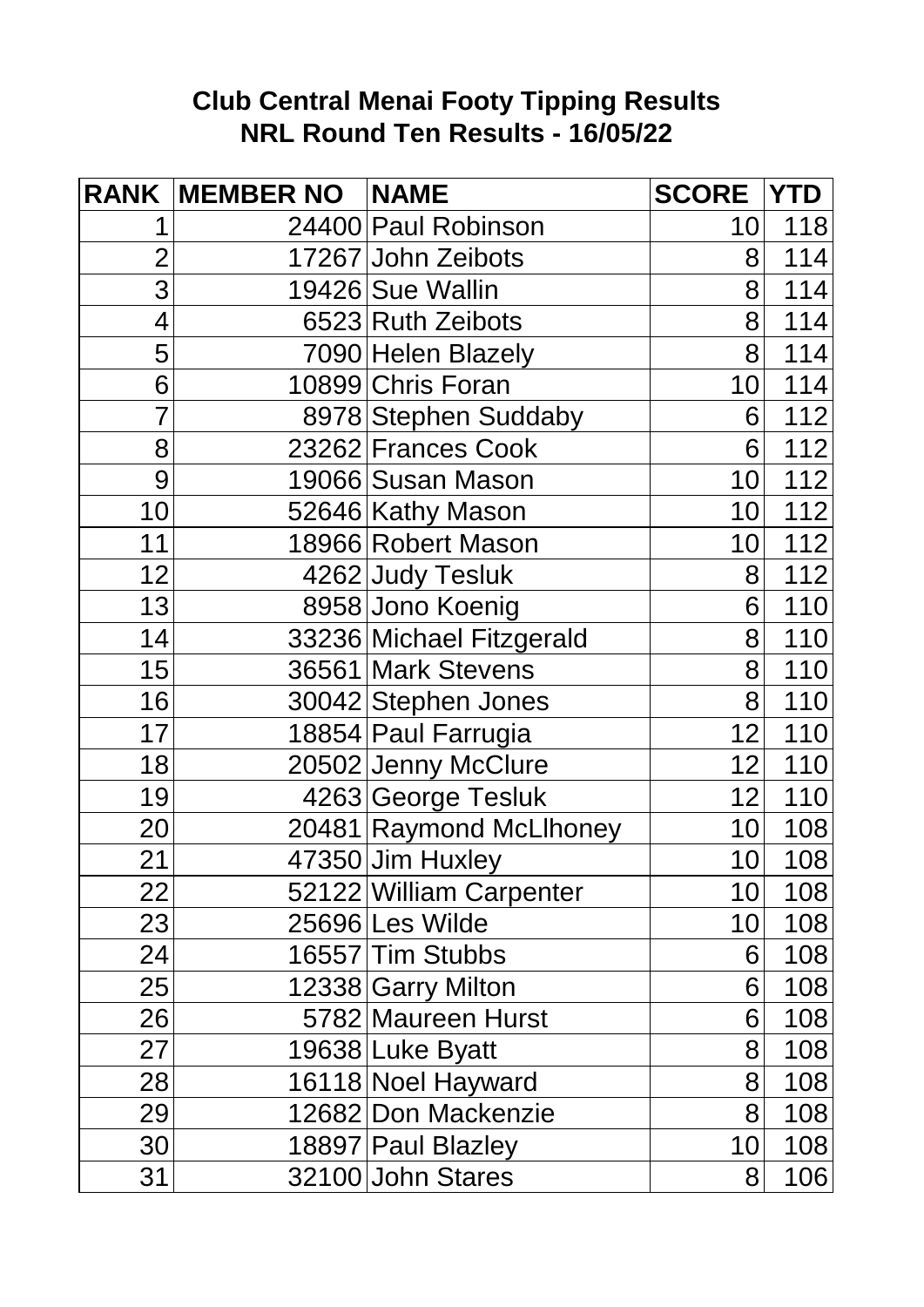| 32 | 28618 Mark Heather     | 6  | 106 |
|----|------------------------|----|-----|
| 33 | 33749 Barbara James    | 6  | 106 |
| 34 | 28701 Josh Dreves      | 4  | 106 |
| 35 | 4012 Frank Formica     | 8  | 106 |
| 36 | 31665 Julie Beer       | 8  | 106 |
| 37 | 21520 Vince Walsh      | 10 | 106 |
| 38 | 7392 Garry Holland     | 8  | 106 |
| 39 | 5820 Justin Petrovski  | 4  | 104 |
| 40 | 24659 Brian Sharp      | 6  | 104 |
| 41 | 29214 Anthony Sheahan  | 8  | 104 |
| 42 | 2455 Cherylene Smith   | 8  | 104 |
| 43 | 30043 Evelyn Jones     | 8  | 104 |
| 44 | 20503 Peter McClure    | 8  | 104 |
| 45 | 46265 Grant Evans      | 8  | 104 |
| 46 | 8922 Rodney Thorne     | 8  | 104 |
| 47 | 48954 Robert Derbridge | 12 | 104 |
| 48 | 24038 Alan Glozier     | 6  | 102 |
| 49 | 50316 Nathan Lofthouse | 6  | 102 |
| 50 | 1706 David Robinson    | 8  | 102 |
| 51 | 18564 Loretta Holland  | 8  | 102 |
| 52 | 28115 David Ramsay     | 8  | 102 |
| 53 | 19246 Allan Skuse      | 8  | 102 |
| 54 | 42709 Peter Lee        | 12 | 102 |
| 55 | 25501 Mark Christie    | 10 | 102 |
| 56 | 55794 Gail Foran       | 10 | 102 |
| 57 | 30512 Graeme Cleary    | 12 | 102 |
| 58 | 25101 Geoff O'Farrell  | 4  | 100 |
| 59 | 24040 Karen Glozier    | 4  | 100 |
| 60 | 27852 Wendy Shopov     | 6  | 100 |
| 61 | 20485 Anne McLlhoney   | 6  | 100 |
| 62 | 18216 Janice Dufficy   | 6  | 100 |
| 63 | 7898 Phil Hopkins      | 8  | 100 |
| 64 | 30080 Dom Bonanno      | 6  | 100 |
| 65 | 24406 Marilyn Robinson | 10 | 100 |
| 66 | 5807 Mark Parmenter    | 10 | 100 |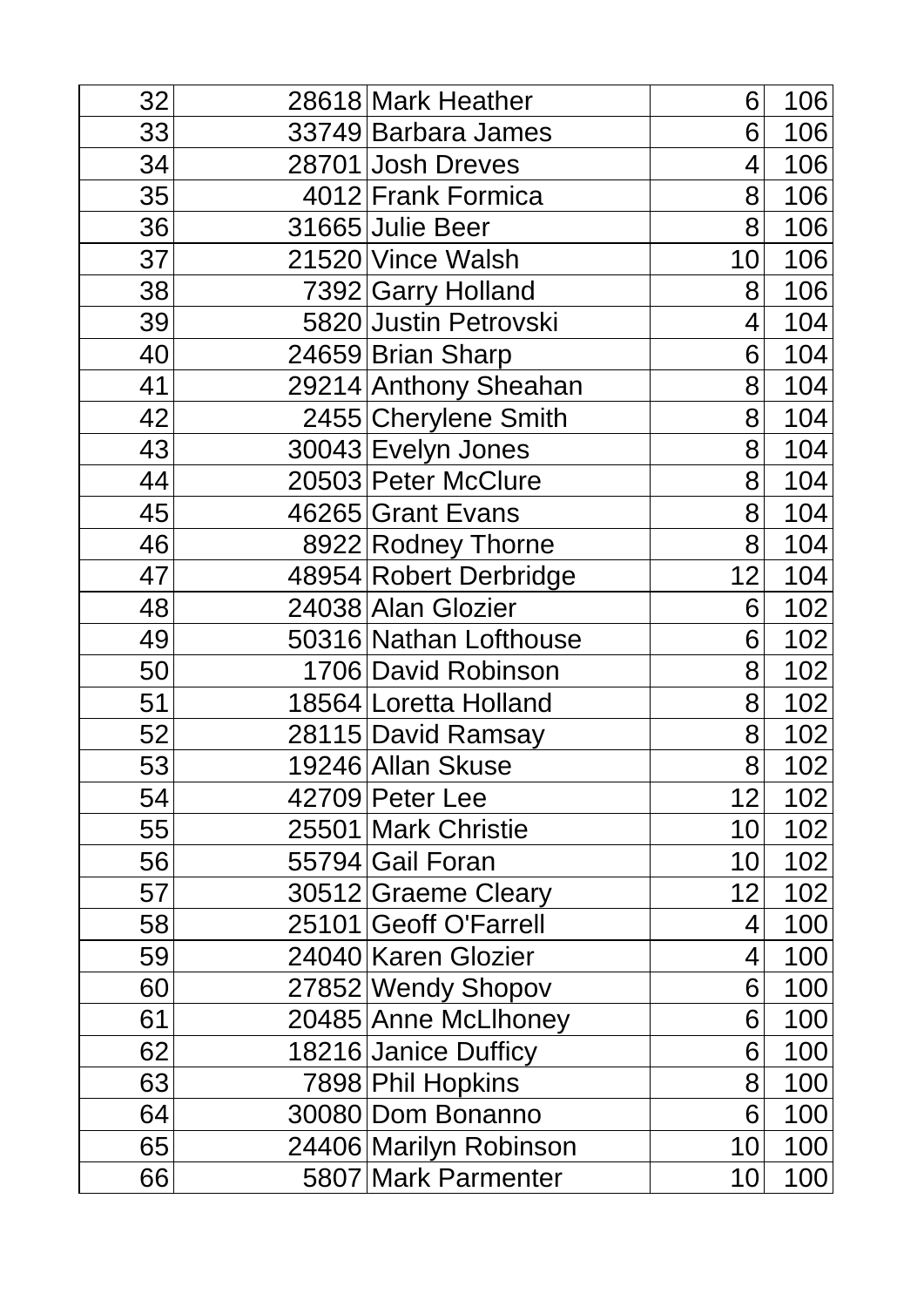| 67  | 31670 Ross Ismay         | $\overline{2}$ | 98 |
|-----|--------------------------|----------------|----|
| 68  | 32667 David Springall    | $\overline{2}$ | 98 |
| 69  | 28431 Carolyn Patten     | 8              | 98 |
| 70  | 46224 Bruce O'Connor     | 8              | 98 |
| 71  | 21549 Gary Renneberg     | 8              | 98 |
| 72  | 27367 David McCarthy     | 10             | 98 |
| 73  | 26211 Craig Pinkerton    | 4              | 96 |
| 74  | 10920 Stephen Marshall   | 6              | 96 |
| 75  | 13499 Kim Joyner         | $\overline{2}$ | 96 |
| 76  | 35755 Lorraine Hodgetts  | $\overline{4}$ | 96 |
| 77  | 43211 Jean Francis       | 8              | 96 |
| 78  | 3177 Bradley Swan        | $\overline{2}$ | 96 |
| 79  | 7789 Greg Newans         | 10             | 96 |
| 80  | 16126 Pamela Stevens     | 8              | 95 |
| 81  | 2678 Lynne Skuse         | 10             | 95 |
| 82  | 14261 Stephanie McCarthy | 8              | 94 |
| 83  | 26696 Peter Dwyer        | $\overline{2}$ | 94 |
| 84  | 13908 Ian O'Brien        | $\overline{2}$ | 92 |
| 85  | 48757 Lynne Channells    | 6              | 92 |
| 86  | 30172 Barbara Francis    | 6              | 90 |
| 87  | 14844 Helen Green        | 6              | 90 |
| 88  | 42211 Phil Ward          | $\overline{2}$ | 88 |
| 89  | 15251 Rae Farrugia       | 4              | 88 |
| 90  | 24619 Brett Holmewood    | 6              | 88 |
| 91  | 16117 Helen Hayward      | 8              | 88 |
| 92  | 41943 Leeanne Waller     | $\overline{2}$ | 87 |
| 93  | 1644 James Holmes        | $\overline{2}$ | 82 |
| 94  | 30522 Keith Corbett      | 4              | 81 |
| 95  | 28163 Sue Ward           | $\overline{2}$ | 78 |
| 96  | 31889 Harrison Lee       | $\overline{2}$ | 76 |
| 97  | 27398 Sean Flaherty      | $\overline{2}$ | 74 |
| 98  | 9480 David Bourke        | $\overline{2}$ | 73 |
| 99  | 21555 Steve Cooper       | $\overline{2}$ | 73 |
| 100 | 23003 Matthew Ashton     | $\overline{2}$ | 68 |
| 101 | 26063 Janelle O'Connell  | $\overline{2}$ | 52 |